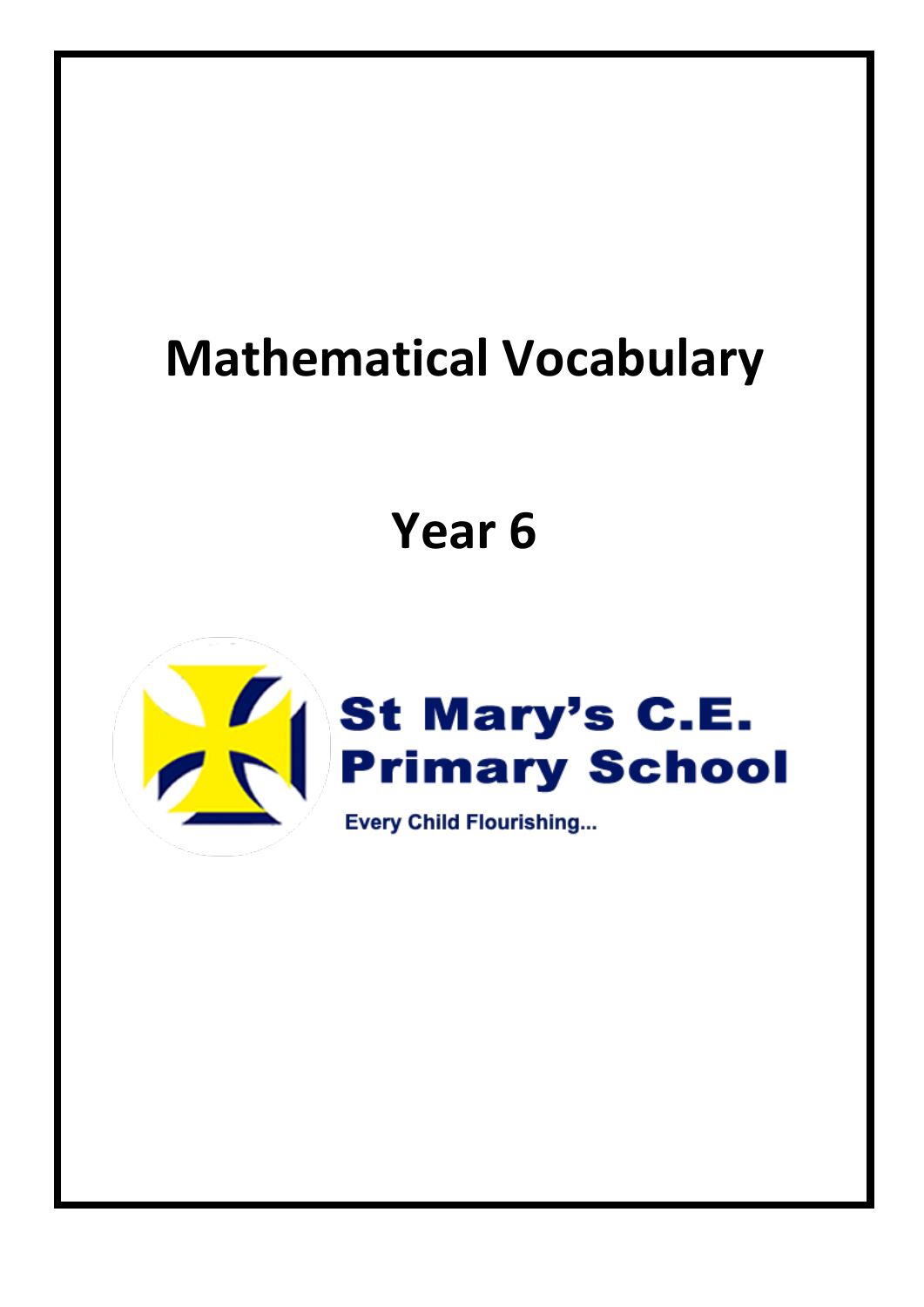## **Mathematics vocabulary list Year 6**

Maths is its own language. Sometimes that language looks like written word and sometimes it looks like symbols, but it is a language and it must be learned for math fluency and competency. If your child does not have a good understanding of key mathematical vocabulary, it can hinder them in making good progress in maths and in other areas of the curriculum.

We explicitly teach maths vocabulary, giving it a context and allowing children to apply it in a variety of problems.

Listed below are the key mathematical terms your child will learn this year. This is the minimum we expect children to learn; however, we know children are curious and will undoubtedly want to learn more and we encourage this.

| <b>Vocabulary</b>               | <b>Definition</b>                                                                                                   | <b>Example</b>                                                                                                                                                                                                                                                                                                              |
|---------------------------------|---------------------------------------------------------------------------------------------------------------------|-----------------------------------------------------------------------------------------------------------------------------------------------------------------------------------------------------------------------------------------------------------------------------------------------------------------------------|
| <b>Number and Place Value</b>   |                                                                                                                     |                                                                                                                                                                                                                                                                                                                             |
| <b>Brackets</b>                 | The symbols () used to separate<br>parts of a multi-step calculation.                                               | $(10 - 2) \times 3 = 24'$                                                                                                                                                                                                                                                                                                   |
| Degree of accuracy              | A description of how accurately a<br>value is communicated.                                                         | 'The degree of accuracy needed for<br>the answer is one decimal place.'<br>Round off to 1 decimal place.<br>$(a) 0.38 \approx 0.4$                                                                                                                                                                                          |
| Equivalent expression           | An expression, which can be<br>algebraic, which is equal in value<br>to another expression.                         | 'Find an equivalent expression to 17<br>$+ 10.18 + 9$ is an equivalent<br>expression to $17 + 10$ .                                                                                                                                                                                                                         |
| Order of operations             | The internationally agreed<br>order to complete operations in<br>a multi-step equation with<br>multiple operations. | $(3 + 4) \times 2 =$<br>The order of operations dictates that<br>the operation within the brackets is<br>completed first.'<br><b>Ordering Mathematical Operations</b><br>B<br>S<br>M<br>Orders<br>Division<br><b>Brackets</b><br>Multiplication<br>Addition<br>Subtraction<br>$\sqrt{x}$ $x^2$<br>()<br>÷<br>×<br>$\pmb{+}$ |
| <b>Addition and subtraction</b> |                                                                                                                     |                                                                                                                                                                                                                                                                                                                             |
|                                 |                                                                                                                     |                                                                                                                                                                                                                                                                                                                             |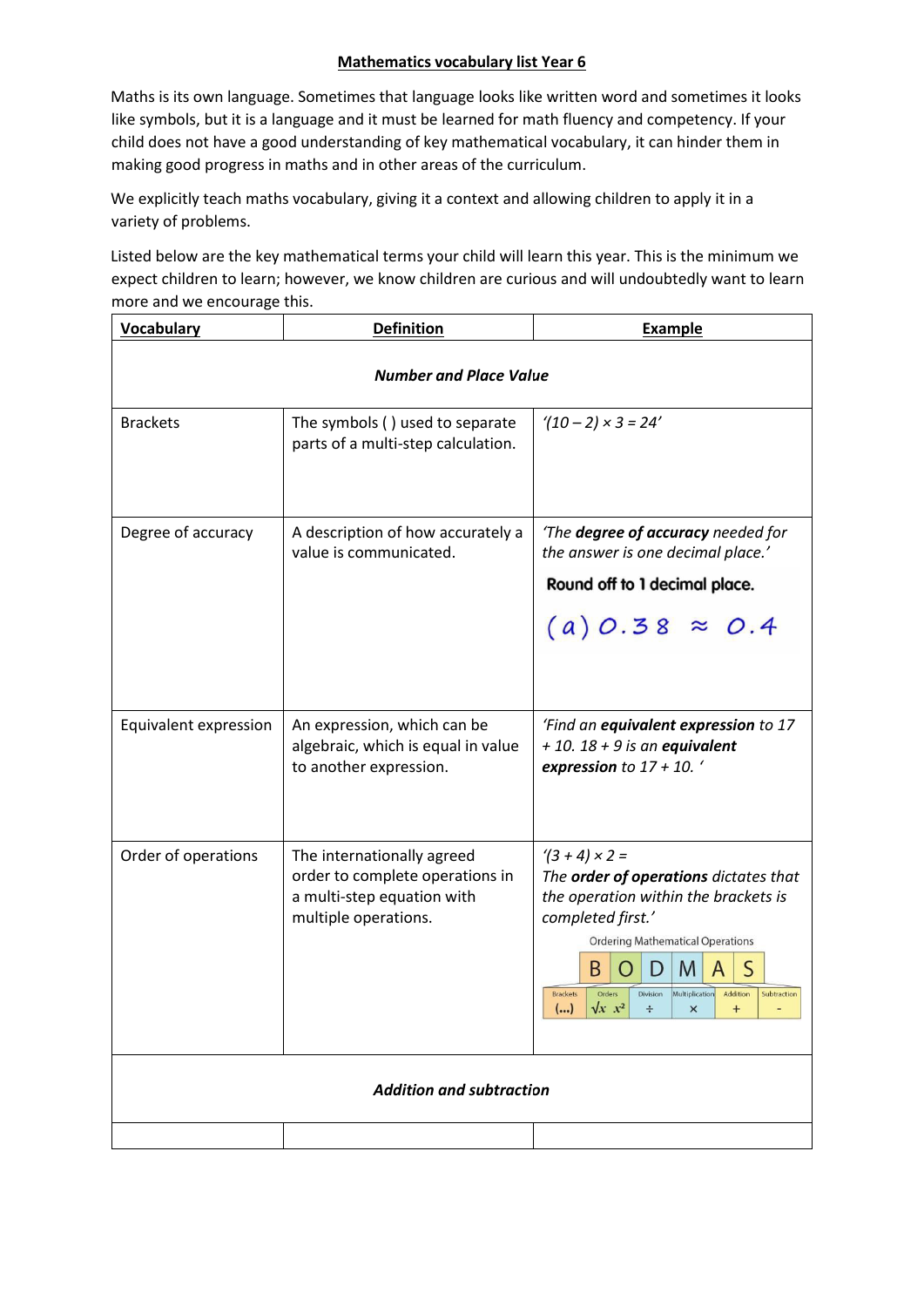| <b>Multiplication and division</b> |                                                                                                                                                                                             |                                                                                                                                                                            |
|------------------------------------|---------------------------------------------------------------------------------------------------------------------------------------------------------------------------------------------|----------------------------------------------------------------------------------------------------------------------------------------------------------------------------|
| Factorise                          | To identify factors of a given<br>number. To express a number as<br>factors.                                                                                                                | 'I can <b>factorise</b> 12 by looking at its<br>factor pairs. $1 \times 12 = 12$ , $2 \times 6 = 12$ , 3<br>$x$ 4 = 12. So the factors of 12 are 1, 2,<br>3, 4, 6 and 12.' |
| Prime factor                       | A factor that is a prime number.<br>In other words: any of the prime<br>numbers that can be multiplied<br>to give the original number                                                       | 'The <b>prime factors</b> of 15 are 3 and 5<br>(because $3\times5=15$ , and 3 and 5 are<br>prime numbers)'.                                                                |
|                                    | Fractions, decimals, perce itages                                                                                                                                                           |                                                                                                                                                                            |
| Ratio                              | A ratio shows the relative sizes of<br>two or more values.                                                                                                                                  | Example:<br>There are 3 triangles and 2 squares.<br>We can write the ratio as<br>$3:2$ or $3\times 2$                                                                      |
| Proportion                         | A comparison between two or<br>more parts of a whole or group.<br>Proportion expresses a partwhole<br>relationship. This may be<br>represented as a fraction, a<br>percentage or a decimal. | 'Two thirds of a group of children<br>were boys. The proportion of the<br>group that is girls is one third.'                                                               |
| Algebra                            |                                                                                                                                                                                             |                                                                                                                                                                            |
| Equation                           | An equation says that two things<br>are equal.<br>It will have an equals "=" sign                                                                                                           | 'That equation says: what is on the<br>left $(7 + 2)$ is equal to what is on the<br>right $(10 - 1)'$<br>$7 + 2 = 10 - 1$                                                  |
| Formula                            | An algebraic expression of a rule.                                                                                                                                                          | 'The area of a rectangle can be found<br>by multiplying the width and height.<br>$a = w \times h$ . This is the formula'.                                                  |
| Unknown                            | A number we do not know.                                                                                                                                                                    | 'In the equation below, y is <b>unknown</b><br>but can be calculated.<br>$y + 17 = 100'$                                                                                   |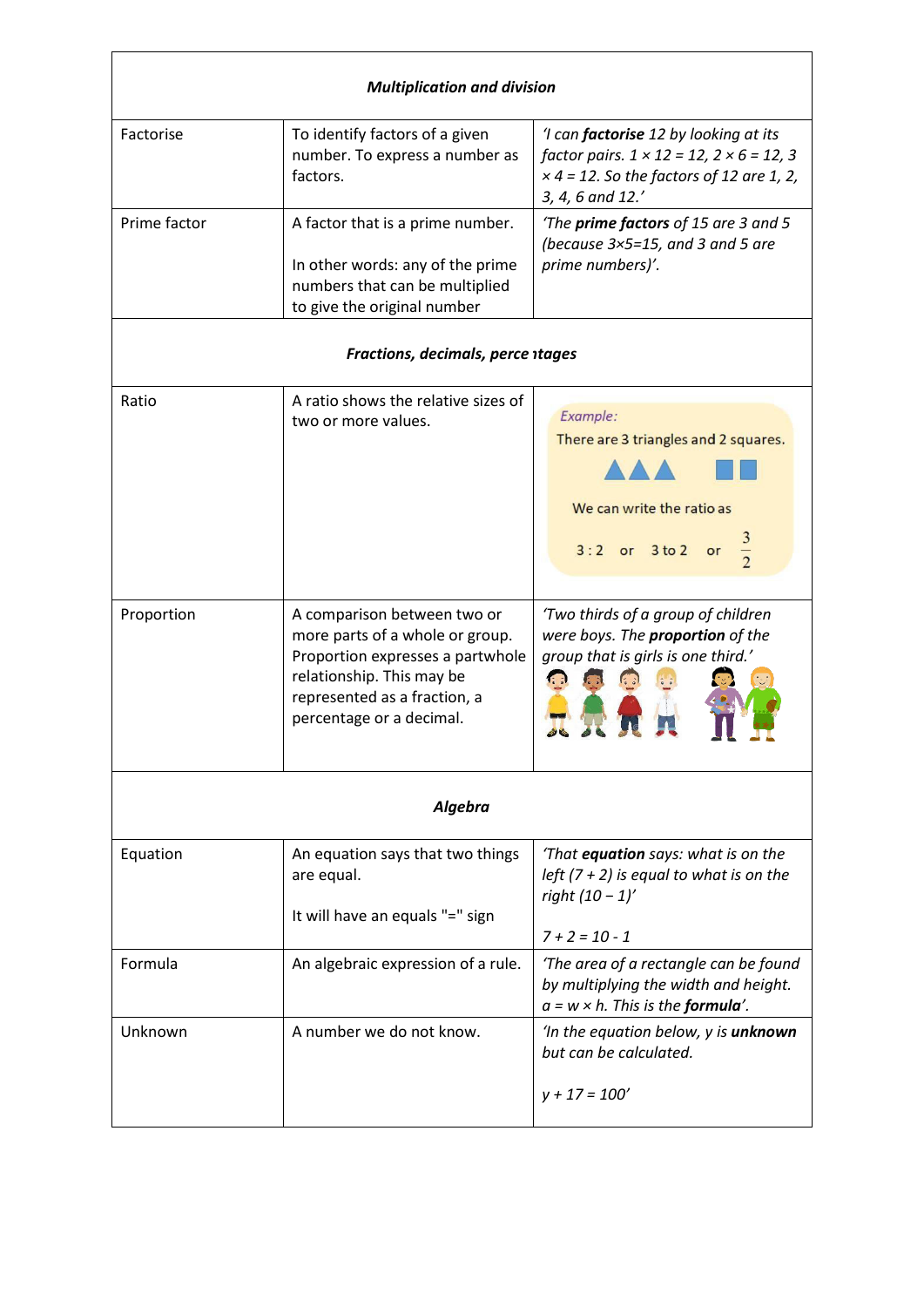| Variable                   | A symbol for a value we don't<br>know yet. It is usually a letter like<br>x or y.                                                                        | Variables                                                                                           |  |
|----------------------------|----------------------------------------------------------------------------------------------------------------------------------------------------------|-----------------------------------------------------------------------------------------------------|--|
|                            |                                                                                                                                                          |                                                                                                     |  |
|                            |                                                                                                                                                          | constant<br><b>COEFFICIENT</b><br>operator                                                          |  |
|                            | Length                                                                                                                                                   |                                                                                                     |  |
| Feet/foot                  | An imperial unit of measure of<br>length.                                                                                                                | 'I am approximately five feet tall.'                                                                |  |
| Mile                       | An imperial unit of measure of<br>length.                                                                                                                | 'Five miles is equivalent to eight<br>kilometres.'                                                  |  |
| Yard                       | A unit of length (or distance) equal<br>to 3 feet or 36 inches.                                                                                          | 'In football, the penalty spot in 12<br>yards from the goal line.'                                  |  |
| Weight                     |                                                                                                                                                          |                                                                                                     |  |
| Ounce                      | An imperial unit of measure of<br>mass.                                                                                                                  | 'The new born baby had a mass of 6<br>pounds and 3 ounces'.                                         |  |
| Tonne                      | A unit of mass equal to 1000<br>kilograms.                                                                                                               | 'A small car weighs about 1 tonne'.                                                                 |  |
| <b>Capacity and volume</b> |                                                                                                                                                          |                                                                                                     |  |
| Centilitre                 | A metric unit of capacity, equal to<br>one hundredth of a litre                                                                                          | 'There are 500 centilitres in this<br>beaker. It is about the same 5 litres'.                       |  |
| Gallon                     | An imperial unit of measure of<br>volume/capacity.                                                                                                       | 'A gallon is approximately 4.5 litres.'                                                             |  |
|                            | <b>Temperature</b>                                                                                                                                       |                                                                                                     |  |
|                            |                                                                                                                                                          |                                                                                                     |  |
| <b>Time</b>                |                                                                                                                                                          |                                                                                                     |  |
| <b>British Summer Time</b> | Time as advanced one hour ahead<br>of Greenwich Mean Time for<br>daylight saving in the UK between<br>March and October.                                 | 'During British Summer Time, there<br>are more daylight in the evening and<br>less in the morning'. |  |
| <b>Greenwich Mean Time</b> | Greenwich Mean Time is an<br>internationally standard time<br>format. It is the main time zone in<br>several countries, including the<br>United Kingdom. |                                                                                                     |  |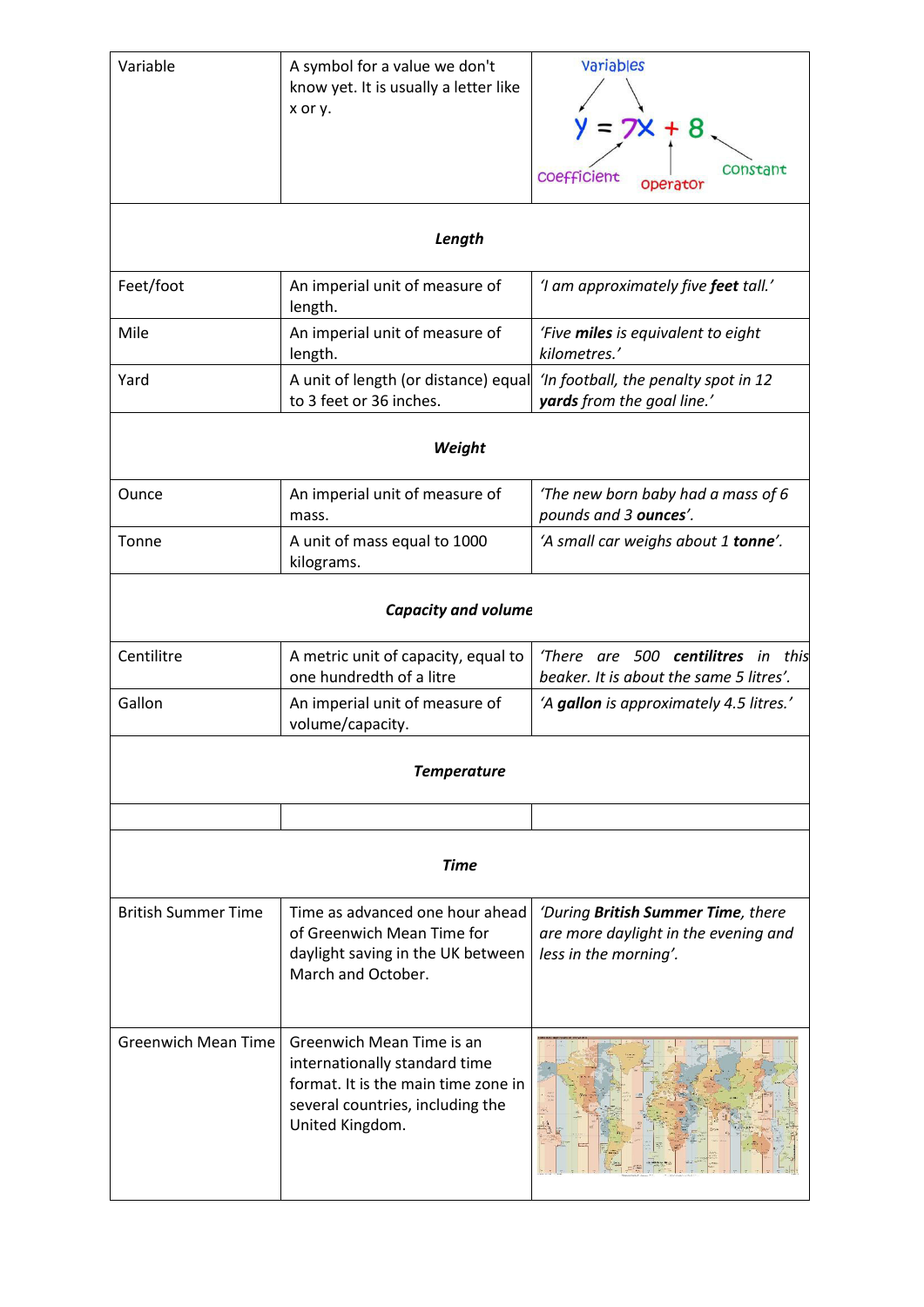| <b>Money</b>  |                                                                                                                                                       |                                                                                                                                                                 |
|---------------|-------------------------------------------------------------------------------------------------------------------------------------------------------|-----------------------------------------------------------------------------------------------------------------------------------------------------------------|
| Loss          | If the income is less than the<br>expenses.                                                                                                           | 'Two days ago. Sam's Bakery received<br>\$480, but expenses were \$520. \$480<br>$-$ \$520 = $-$ \$40, which is a \$40 loss'.                                   |
| Profit        | Income minus all expenses.                                                                                                                            | 'Sam's Bakery received \$900<br>yesterday, but expenses such as<br>wages, food and electricity came to<br>\$650. So the profit was \$900 - \$650<br>$=$ \$250.' |
| 2d shape      |                                                                                                                                                       |                                                                                                                                                                 |
| Arc           | A portion of the circumference of<br>a circle                                                                                                         |                                                                                                                                                                 |
| Circumference | The perimeter/boundary of a<br>circle.                                                                                                                | <b>Circumference</b>                                                                                                                                            |
| Compass       | A tool for creating curved lines,<br>arcs and circles.                                                                                                | 'I can use a pair of compasses to draw<br>a circle with a radius of 4 cm. '                                                                                     |
| Intersect     | The point at which two (or more)  <br>lines meet is where they<br>intersect.                                                                          | 'The x and y axes intersect at $(0,0)'$                                                                                                                         |
| Diameter      | A line from one point of the<br>circumference of a circle to<br>another on the opposite side,<br>which must pass through the<br>centre of the circle. | <b>Diameter</b>                                                                                                                                                 |
| Radius        | A line from one point of the<br>circumference of a circle to the<br>centre of the circle.                                                             | ference<br>Cente                                                                                                                                                |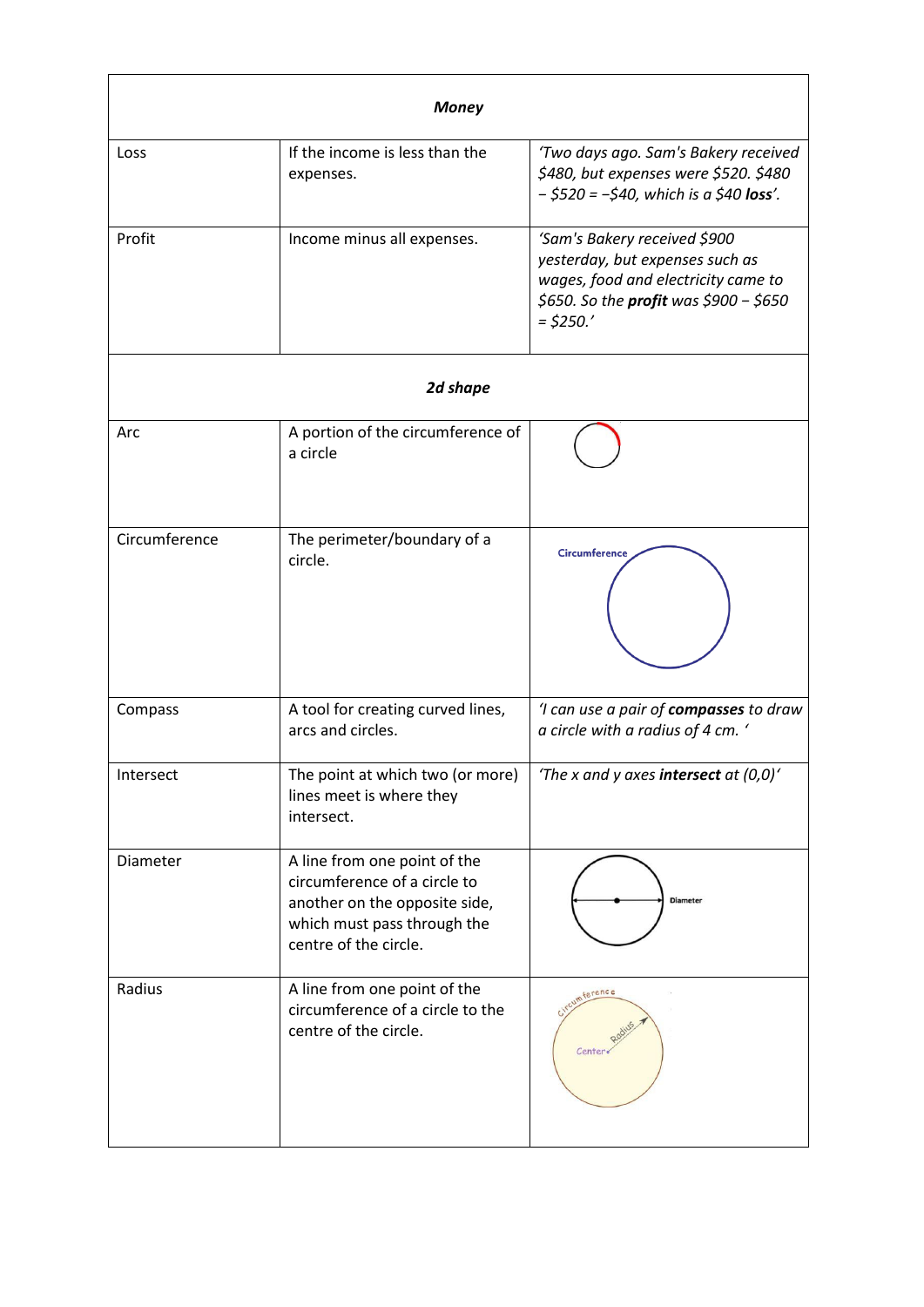| Similar                       | Similar shapes are those which<br>have the same internal angles and<br>where the side lengths are in the<br>same ratio or proportion.<br>Enlarging a shape by a scale<br>factor (for example by doubling<br>all side lengths) creates a similar<br>shape. | 'All squares are similar to one<br>another.'<br>Squares           |  |
|-------------------------------|-----------------------------------------------------------------------------------------------------------------------------------------------------------------------------------------------------------------------------------------------------------|-------------------------------------------------------------------|--|
|                               | 3d shape                                                                                                                                                                                                                                                  |                                                                   |  |
| Dodecahedron                  | A polyhedron (a flat-sided solid<br>object) with 12 Faces.                                                                                                                                                                                                |                                                                   |  |
| <b>Net</b>                    | A group of 2-D shapes which,<br>when folded and connected,<br>forms a 3-D polyhedron.                                                                                                                                                                     | 'The net of a cube is comprised of six<br>connected squares. '    |  |
| <b>Position and direction</b> |                                                                                                                                                                                                                                                           |                                                                   |  |
| Origin                        | The point at which axes in a<br>coordinates grid cross; the point<br>(0,0).                                                                                                                                                                               | 2<br>1<br>×<br>θ<br>$\overline{c}$<br>3                           |  |
| Vertically opposite<br>angles | Angles which are positioned<br>opposite to one another when<br>two lines intersect.                                                                                                                                                                       | The purple angles indicated<br>are vertically opposite<br>angles. |  |